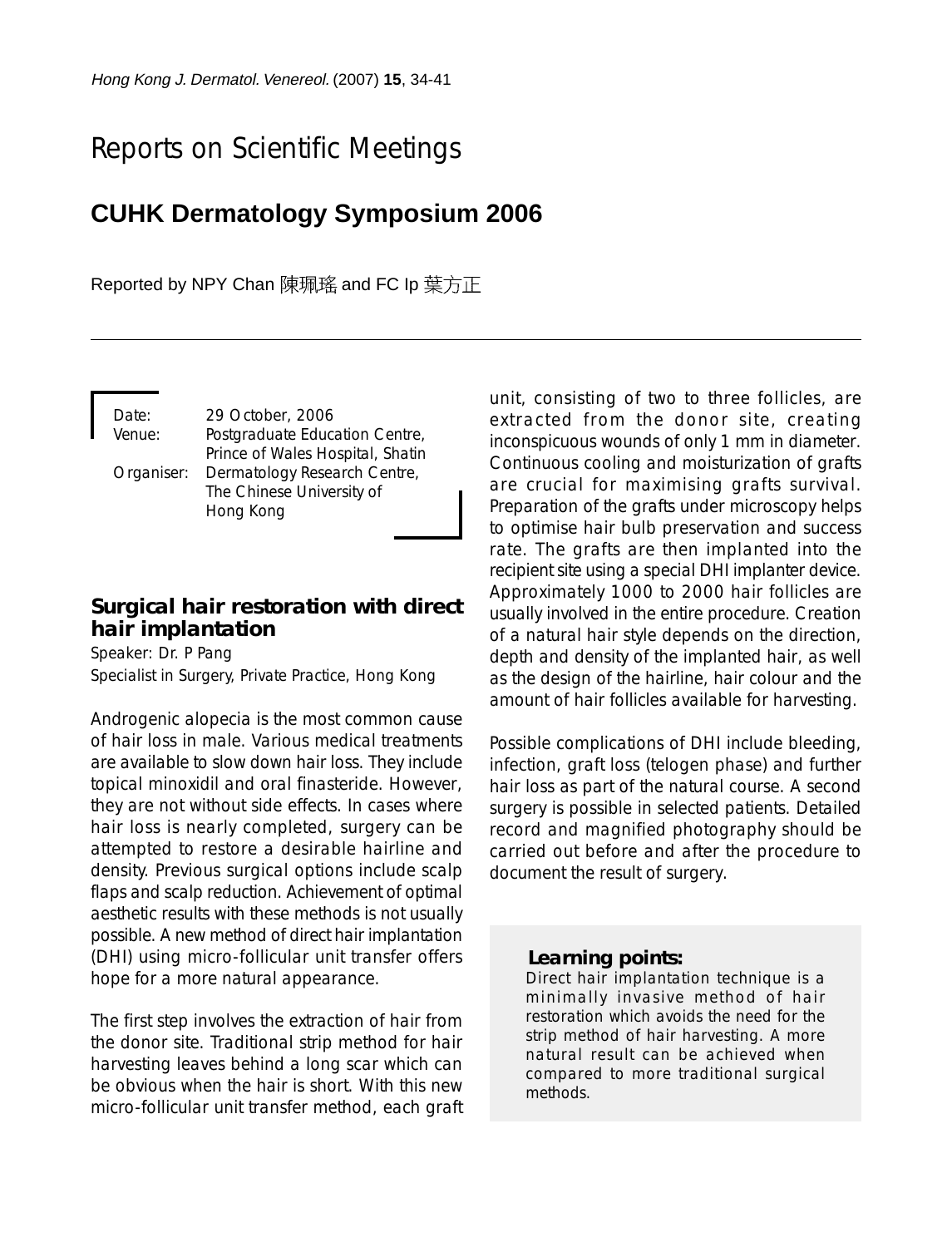## **Nail and nail diseases: recognition of signs and update on management skills**

Speaker: Dr. Tang Yuk-Ming, William

Senior Medical and Health Officer, Social Hygiene Service, Centre for Health Protection, Department of Health

The human nails serve many important functions, including protection from noxious stimuli, enhancing finger pulp pressure perception and allowing fine manipulation. Different pathological conditions can affect configuration, surface, nail plate, soft tissue and colour of nails.

Nail cosmetics are popular, but may contain potential allergens and irritants which lead to contact dermatitis of the periungual skin or distant sites. These chemicals include formaldehyde resin, ethyl/butyl acetate, toulene, isopropyl alcohol, acetone, camphor and methylacrylate. Furthermore, manicuring of nail and paring of periungual tissue and nail cuticle by non-medical personnel increase the risk of ungual or periungual irritation and infection.

Melanoma is a rare but potentially fatal condition which can affect the nail. In Orientals, melanoma preferably affects the acral regions. A study conducted on Hong Kong Chinese showed that 50.7% of melanoma belonged to the acral lentiginous subtype. Melanoma can mimic benign longitudinal melanonychia, melanocytic naevus, lentigo and subungual haematoma. Therefore, a high index of suspicion is required for early diagnosis. Distinguishing features of melanoma include progressive widening and darkening of a pigmented band, a positive Hutchison's sign and nail textural changes or destruction. It should be noted that melanoma may sometimes be amelanotic.

Onychomycosis is a commonly encountered disease in daily clinical practice. It causes not only cosmetic nuisance, but also significant morbidity. Record of nail signs, using either nail chart or digital photos, helps in monitoring disease progress. Tinea unguium is often difficult to treat and prolonging the treatment course may increase

the chance of clearing residual disease. Surgical nail avulsion also has a role in treating grossly thickened nails which are almost resistant to pharmacotherapy.

A number of procedures on the nail bed and nail matrix can be safely performed in a clinic setting. These include insertion of a flexible tubing for early uncomplicated ingrown toe nail and nail avulsion for single grossly thickened onychomycotic nail. To further enhance clinicians' ability to manage nail diseases, modern imaging techniques, like high frequency ultrasound and magnetic resonance imaging, are available nowadays for delineating and localising certain nail lesions, for example in case of small ungual tumour.

Various nail conditions, including onycholysis, trachyonychia, acrodermatitis continua, median canaliform dystrophy, digital myxoid cysts and leukonychia were also discussed.

#### *Learning points:*

Nails can be affected by a range of local and systemic conditions. Diagnosing and monitoring of nail diseases require accurate charting of nail signs, a sound knowledge of nail conditions in general, the assistance of histopathological investigations and modern imaging techniques.

## **Management of acne vulgaris: anything new?**

Speaker: Dr. Leung Chi-Yan Specialist in Dermatology, Private Practice, Hong Kong

Acne vulgaris is a polymorphic eruption characterised clinically by blackheads, whiteheads, papules, pustules, abscesses, cysts and scarring. The underlying pathophysiological factors include: 1) increased sebum production secondary to abnormal metabolism of androgenic hormones; 2) ductal hypercornification; 3) *Propionibacterium acnes* (*P. acnes*) colonising the pilosebaceous apparatus, leading to the conversion of sebum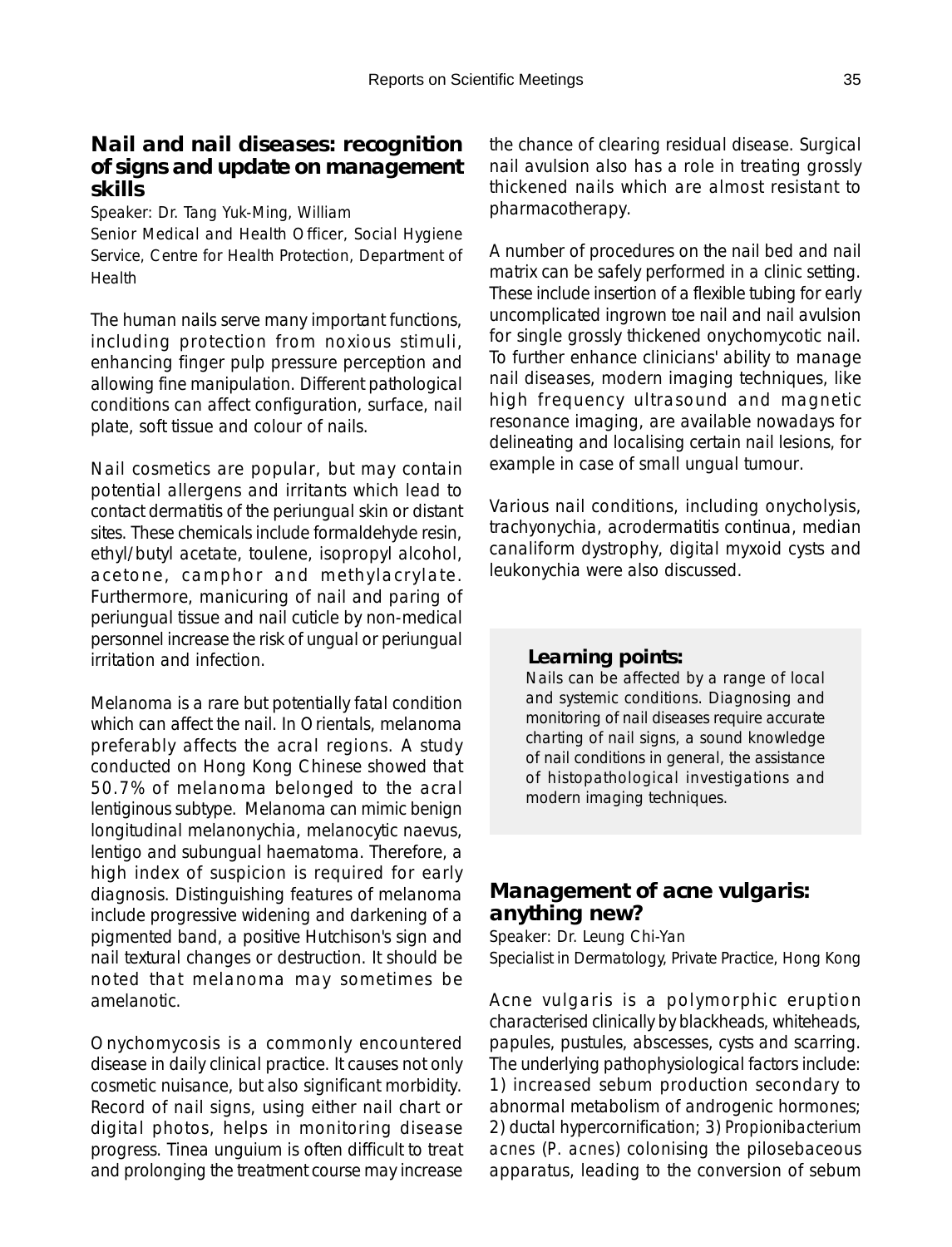into free fatty acids, and 4) inflammation of comedones as a result of chemotactic factors and proinflammatory mediators.

The onset of acne is common in adolescence. A local self-reported study in 2002 showed that the prevalence of acne was 91.3% in the 15-25 age group. However, post-adolescent acne appears also to be on the rise. This subgroup of acne typically affects the females in their 30 to 40s. The face and trunk are commonly involved. The course can be mild but chronic with frequent relapses. These patients often fail to response adequately to multiple courses of antibiotics. In one study looking at the prevalence of facial acne in adults, 32% relapsed after one course of oral isotretinoin. 32.3% responded to treatment with oestrogen and cyproterone, and 37% of the females had at least one feature of hyperandrogenism.

The treatment of acne vulgaris targets at the different underlying pathophysiological factors. The choice of drug should be individualised. Topical treatment may be adequate in mild cases. Benzoyl peroxide is a potent bactericidal agent which can be used alone for mild acne. Face wash containing benzoyl peroxide is also helpful as it is usually less irritating. Topical tretinoins are effective comedolytic agents which normalise altered pattern of follicular keratinization. Adapalene is a retinoid analogue which is less irritating but with similar efficacy to tretinoin. It can be added to other topical agents or used in combination with systemic treatment. Azelaic acid 20% cream has antibacterial and comedolytic properties and is safe for pregnancy. Topical antibiotics include clindamycin and erythromycin. They are effective agents despite recent evidence showing that the incidence of antibiotic resistance in *P.acnes* is increasing. The significance of this finding in the clinical setting remains to be seen. All these topical agents can be used in combination, the choice of which should depend on their side effects and the feasibility of application. Newer combination agents, e.g. 5% benzoyl peroxide plus clindamycin (Duac), may reduce the risk of development of antibiotic resistance. Other new preparations with

improved formulation, e.g. Retin-A micro and tazarotene, may be more efficacious and better tolerated.

Moderate to severe acne requires systemic medications in addition to topical treatment. Oral antibiotics, notably tetracyclines, are effective but are not without side effects. Hormonal therapy is another choice for female patients, especially in the post-adolescent group with features of hyperandrogenism. It decreases sebum production and is useful for moderate to severe acne. Systemic isotretinoin reduces sebum production and remains a valuable and highly effective treatment for nodulocystic acne. It may also be useful for patients with chronic acne without true remission. Nevertheless, the side effects of isotretinoin, especially teratogenicity and possible association with depression and suicide, should be taken into account when deciding on treatment.

#### *Learning points:*

Acne vulgaris begins in adolescence and can persist into adulthood. The psychological burden to the patient should not be underestimated. Choice of treatment modalities, targeting at various pathophysiological factors, should be individualised.

## **Molecular studies: a back stage tour**

Speaker: Dr. Lee King-Chung Senior Medical Officer, Department of Pathology, Queen Elizabeth Hospital

The core principle of genetic studies is based on the denaturing and annealing of double DNA helix by temperature variation. Basic molecular tests are in-situ tests such as in-situ hybridization and non in-situ tests such as polymerase chain reaction (PCR). In-situ tests allow localisation of signal and morphologic study of chromosomes. The metaphase test can be used in study of the entire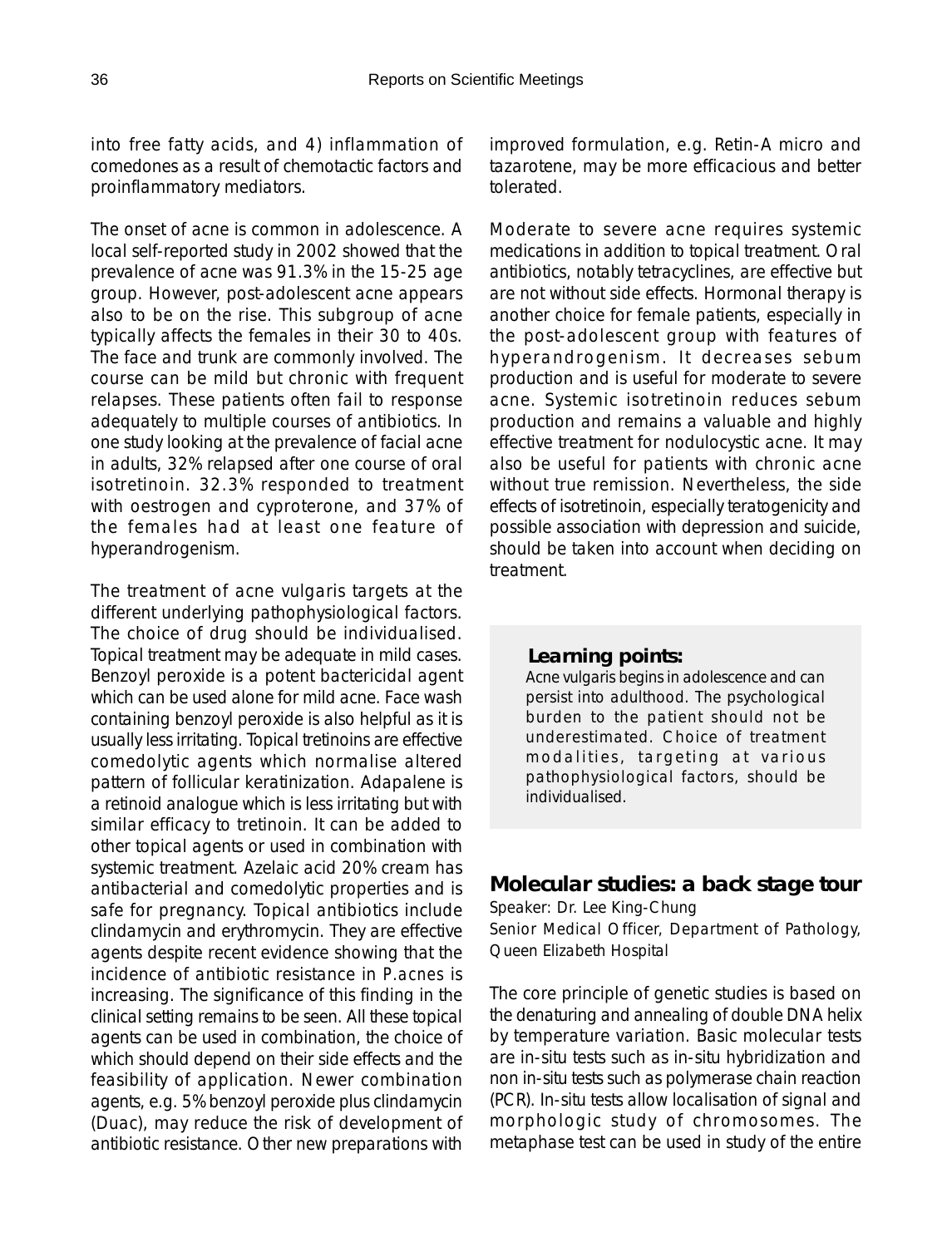genome and interphase test facilitates study of specific genetic disease. Non in-situ tests analyse short segment of chromosome, allowing close up study of genetic material.

The metaphase in-situ test allows detection of chromosome loss. The use of fluorescent label probe helps to delineate individual chromosome. However there are potential problems such as flaring and overlapping in patients with structural chromosomal rearrangement. It is also impossible to identify intrachromosomal rearrangement. The interphase in-situ test, such as fluorescent in-situ hybridization (FISH), is useful in studying specific disease genes; for example Her-2 gene amplification in carcinoma of breast.

There are several commonly used non in-situ tests. Southern blot was once very popular but had been largely replaced by PCR. Quantitative or real-time PCR has added specificity and is used for the detection of Mycobacterium tuberculosis, SARS coronavirus, and avian influenza virus. Digene's Hybrid Capture 2 test is the FDA approved test that detects HPV DNA in cervical sample. Gene expression profiling by DNA microarray can also help to determine gene expression change.

#### *Learning points:*

Analysis of genetic material can dictate the classification of disease, give prognostic information, and provide clues to novel treatment approaches. Understanding basic molecular genetic approach and techniques is essential in clinical practice.

## **Childhood atopic dermatitis: myths and practices among the Chinese**

Speaker: Professor Hon Kam-Lun, Ellis Associate Professor, Department of Paediatrics, The Chinese University of Hong Kong

Atopic dermatitis is a common chronic relapsing disease that affects 10-20% of children under the age of 15. The disease occurs as a result of the interaction among various genetic and environmental factors as well as immunological dysfunction. Local beliefs and practices are quite different from those of overseas and tailored advice and treatment must be adopted to improve compliance and outcome.

One of the myths is looking for cure in atopic dermatitis. The parents must therefore be informed that a definitive cure may not be possible. From the viewpoint of traditional Chinese Medicine, there are various types of atopic dermatitis and each is caused by various extrinsic and intrinsic factors. Therefore it is extremely common for parents to restrict diet in their children, especially beef and seafood. Moreover, dietary supplement is also commonly adopted. Non-pharmacologic treatments such as emollient and bath additive are important measures. However, about three quarters of children have shower and some of the family may not have a bathing tub, posing difficulty in textbook bathing advice.

Steroid phobia is also prevalent. There is a common misunderstanding of side effects of topical steroid, resulting in inadequate use of medication and hence poor disease control. Thorough discussion and explanation is necessary as less than 50% of parents discuss this issue with their doctors. Use of systemic treatment is helpful in severe cases and should not be delayed when deemed necessary. Although there is belief that pets, particularly cats and dogs, are bad for atopic children; over 90% of patients do not keep any pets.

The use of traditional Chinese herbal medicine (TCHM) solely, or as an adjunct, in atopic dermatitis is common. For example, the use of Pentaherbs can decrease the SCORAD score, extent of disease and can reduce insomnia secondary to atopic dermatitis. Thus, further evaluation of topical and systemic TCHM is warranted. Breast feeding for the first 6 months of life can reduce the incidence of atopic dermatitis and is well accepted by local parents.